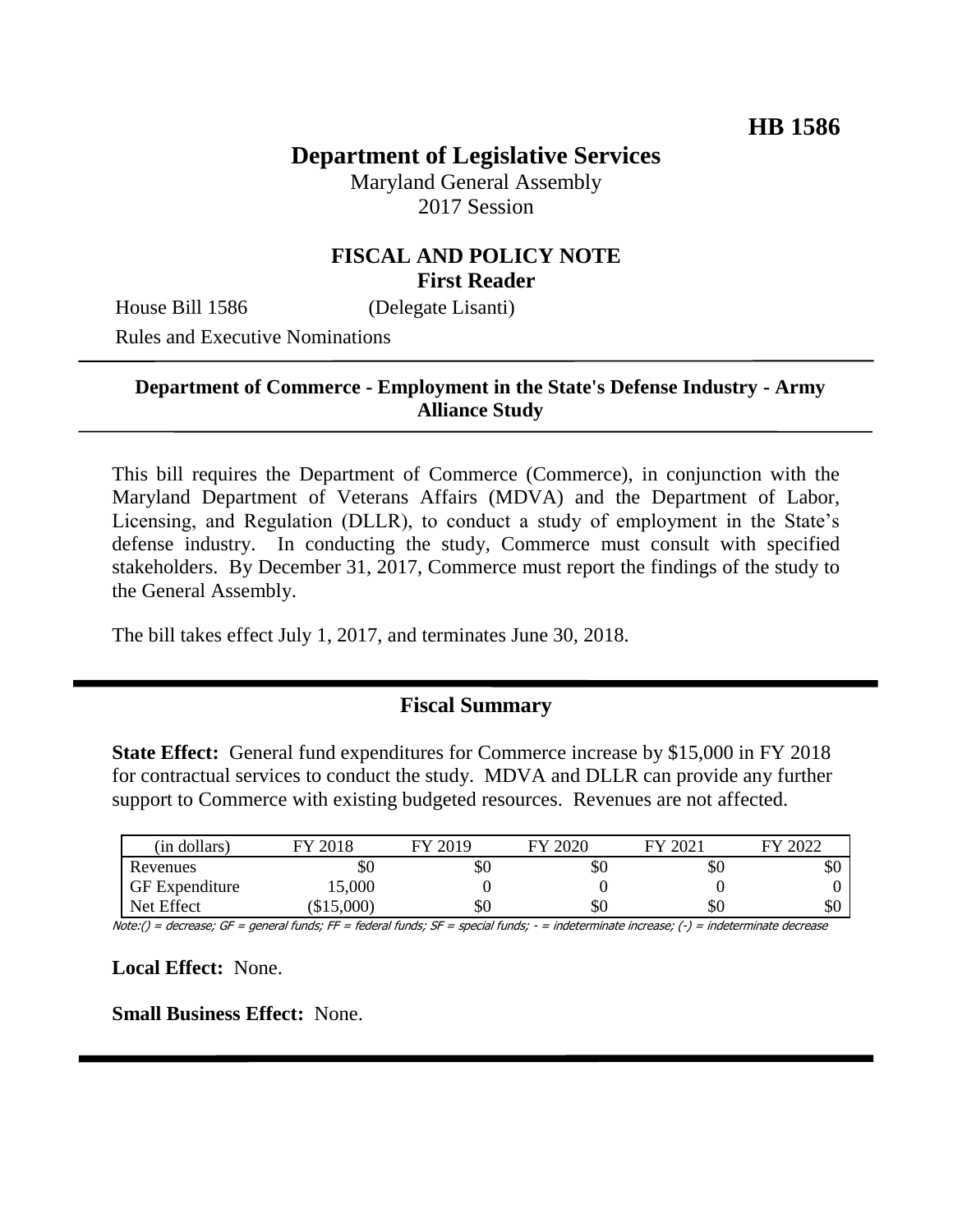# **Analysis**

**Bill Summary:** The study must, at a minimum:

- determine the factors affecting the availability of qualified employees for employment in the State's defense industry;
- calculate the approximate number of retired military personnel in the State who are eligible for employment in the State's defense industry, including those retired military personnel who hold, have held, or are qualified to hold security clearances;
- identify and report any recommendations to facilitate the recruitment of retired military personnel for positions in the State's defense industry;
- identify, assess, and quantify the effects, if any, of the State's personal income tax structure on the employment decisions of retired military personnel to (1) reside in Maryland for employment in the State's defense industry; (2) not relocate to Maryland for employment in the State's defense industry; and (3) leave Maryland for employment in another state's defense industry; and
- examine the following issues related to the accessibility of positions in the State's defense industry: (1) the number of jobs in the State that require a security clearance; and (2) the number of retired military personnel who are employed in State defense industry jobs that require a security clearance.

In conducting the study, Commerce must consult with (1) the State's defense industry; (2) State employers of individuals in positions where a security clearance is required; (3) public-private partnerships that serve to support military installations in the State; (4) nonprofit organizations that exist to support the mission of military installations in the State; and (5) nonprofit associations that serve to support retired military personnel.

**Current Law:** There is no relevant current law related to the study.

**Background:** Maryland has a significant defense industry presence, both in absolute and relative terms. According to a [report](http://oea.gov/sites/default/files/files-508/States/Maryland.pdf) by the Office of Economic Adjustment at the U.S. Department of Defense (DoD), in fiscal 2015, \$20.5 billion was spent in the State on defense, which was about 5.7% of the State's gross domestic product. These amounts are the fourth and fifth most, respectively, of any state. Of the \$20.5 billion spent on defense in Maryland, \$6.9 billion was direct government payroll and \$13.6 billion was paid to defense contractors for various products and services. Direct government employment was 93,183. Employment by defense contractors is not readily available.

HB 1586/ Page 2